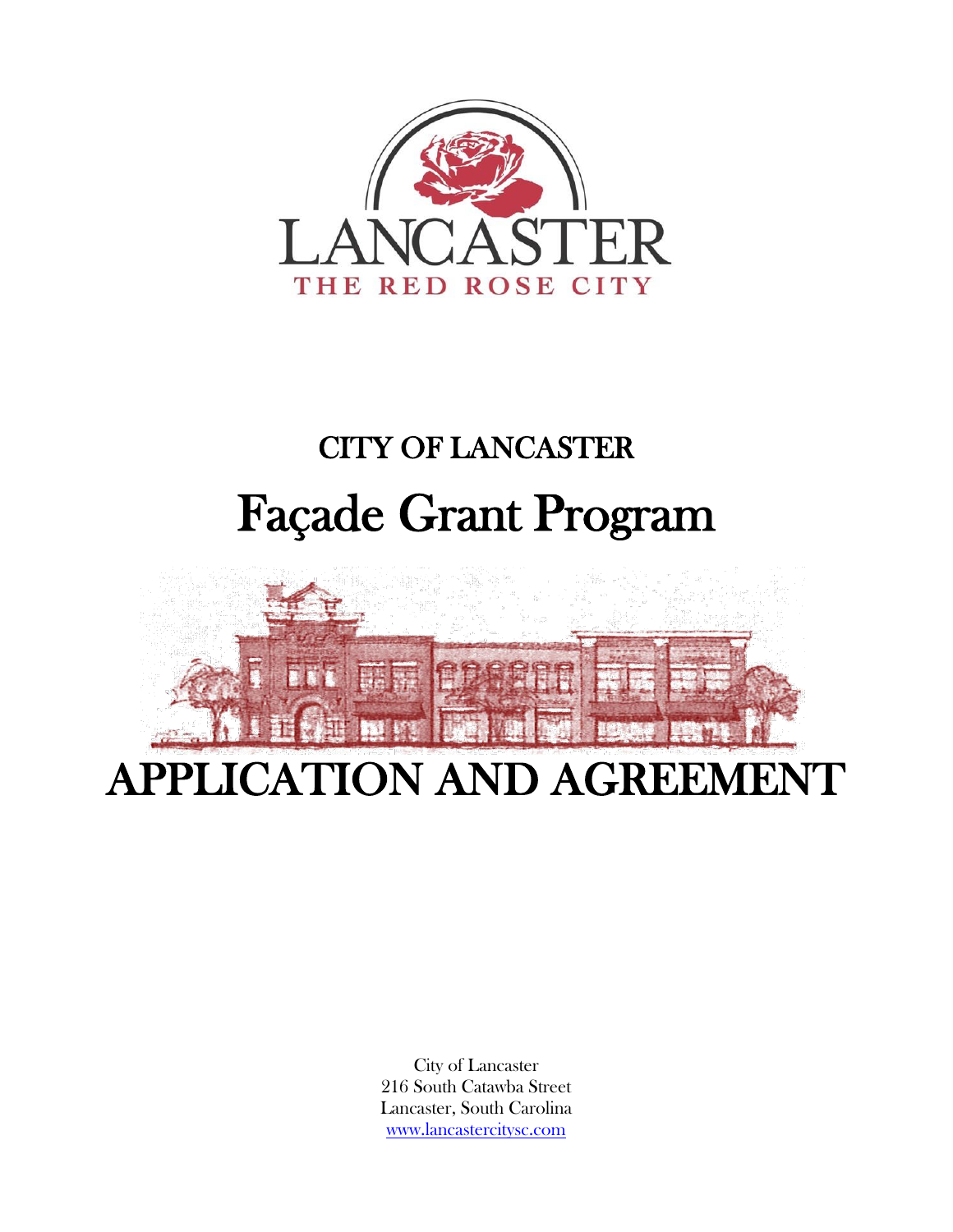

# PLEASE CAREFULLY READ AND REVIEW THE INFORMATION ABOUT THE FAÇADE GRANT PROGRAM BEFORE COMPLETING THE APPLICATION!

Thank you!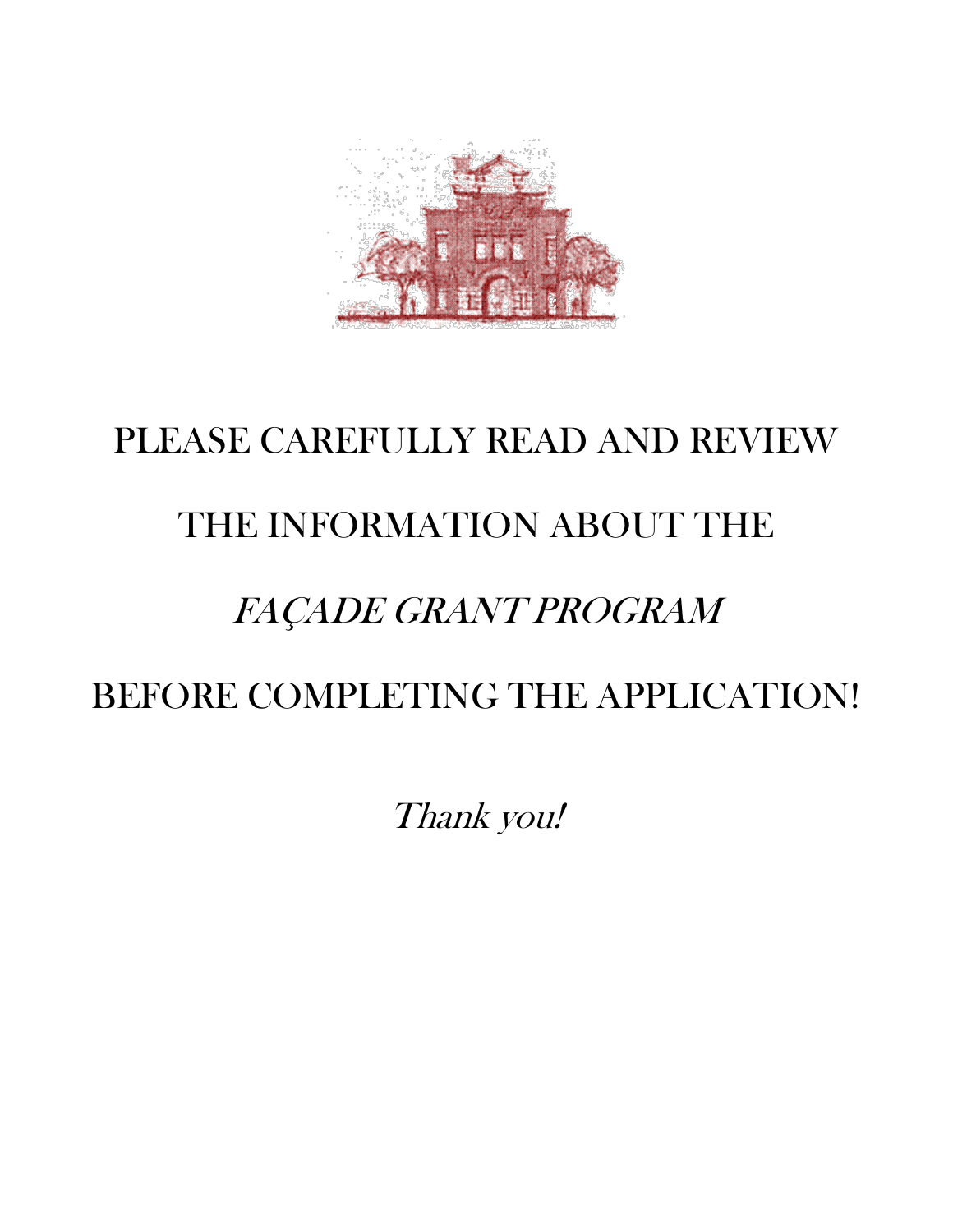## City of Lancaster



# Façade Grant Program

The City of Lancaster, in its continuing effort to support the development of the Downtown Business District, has created a Façade Grant Program for all business owners and operators within the designated District. The Façade Grant Program will encourage economic growth and help create a more inviting character for the downtown area. The following outlines the details of the Façade Grant Program.

#### What is a Façade Grant Program?

The City wishes to encourage and support building and business owner investment in the upgrade of their existing buildings. The Façade Grant Program is a process where the City will provide for the actual project cost, or up to \$2,000 maximum per side, or \$4,000 maximum per side, if the length of the building exceeds thirty (30) feet, for eligible improvements to the appearance of a building façade in the designated Downtown Business District. No more than two (2) facades (front, left side, right side, back) will be submitted for consideration and/or approval in any fiscal year (July 1 – June 30, and a business/building owner may not apply more than once every two (2) years for the same business. The building or business owner must apply for and be approved in order to receive the grant. The following provides the program's criteria for eligibility and the approval process.

#### Eligible Properties and Applicants

- 1. At this time, eligibility is limited to any building or structure located within the Downtown Business District defined as Woodland Drive to South Avenue, Catawba Street to Market Street, and Meeting Street from Main Street to Woodland Avenue.
- 2. Owners or tenants may apply for the façade grants; however, any tenant must have the owner's signature on the application.

#### Eligible and Ineligible Improvements

- 1. Examples of eligible improvements for Façade Grant funding include:
	- a. Removing of false façades
	- b. Cleaning of brickwork, which includes chemical stripping, water wash, or scraping. Sandblasting of a façade will not be approved.
	- c. Repainting

Façade Grant Application 1 7/28/15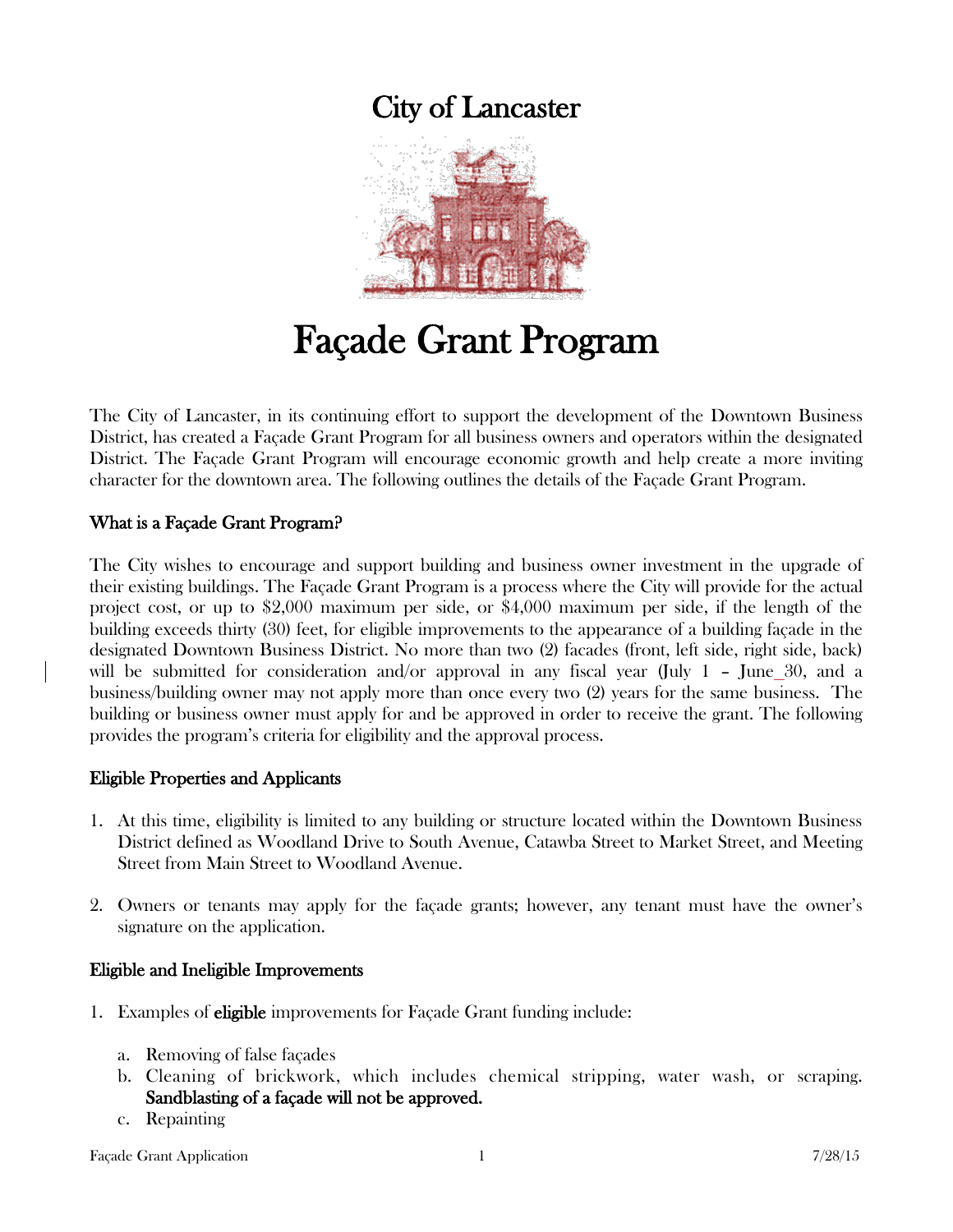- d. Repair/replacement of windows and doors
- e. Installation of canvas awnings
- f. Structural repair
- g. Historical reconstructions and replacement of original architectural details
- 2. Examples of ineligible improvements, either in whole or in part, for Façade Grant funding, include:
	- a. Sandblasting
	- b. Demolition of historic features
	- c. Roof repairs
	- d. Parking Lot improvements

#### Time Limitations

Façade projects must be completed within six (6) months after the applicant has been notified of approval. A reasonable extension may be granted, based upon the good faith efforts of the applicant, through written notification to See Lancaster. Funds will not be released to the applicant if the project is not completed within the time period.

#### Guidelines

- 1. Rehabilitation of structures in Lancaster should be considered with respects to the architectural integrity of the entire structure, retaining those elements that enhance the building.
- 2. All rehabilitation design proposals will meet the zoning, building, and fire code requirements of the City of Lancaster.
- 3. Any exterior renovation proposal from an entire façade rehabilitation to maintenance items, such as repainting or replacing building parts - is eligible for funding, but top priority will be given to projects which will make a highly visible contribution to revitalization of the district.
- 4. Colors should be chosen to coordinate with neighboring buildings. Contrasting colors which accent architectural details and entrances are encouraged (see Color Chart for suggested colors).
- 5. Retention and repair of existing cornices is strongly encouraged wherever possible. Re-creation of missing cornices should be done with care, using historic photographs as a guide.
- 6. Side elevations and rear façades should be treated as seriously as main façades. The development of rear or side entrances with appropriate design is encouraged and should follow the stated guidelines.

#### Application Process

Applications for the Façade Grant Program can be obtained at City Hall, 216 South Catawba Street, or online at [www.lancastercitysc.com.](http://www.lancastercitysc.com/) Only completed applications that include all required documentation and information will be accepted. See Lancaster will review the application for accuracy. The application will then be sent to the Design Committee. The Design Committee will consider the application and determine eligibility. If the application receives approval, the applicant must enter into an agreement with the City.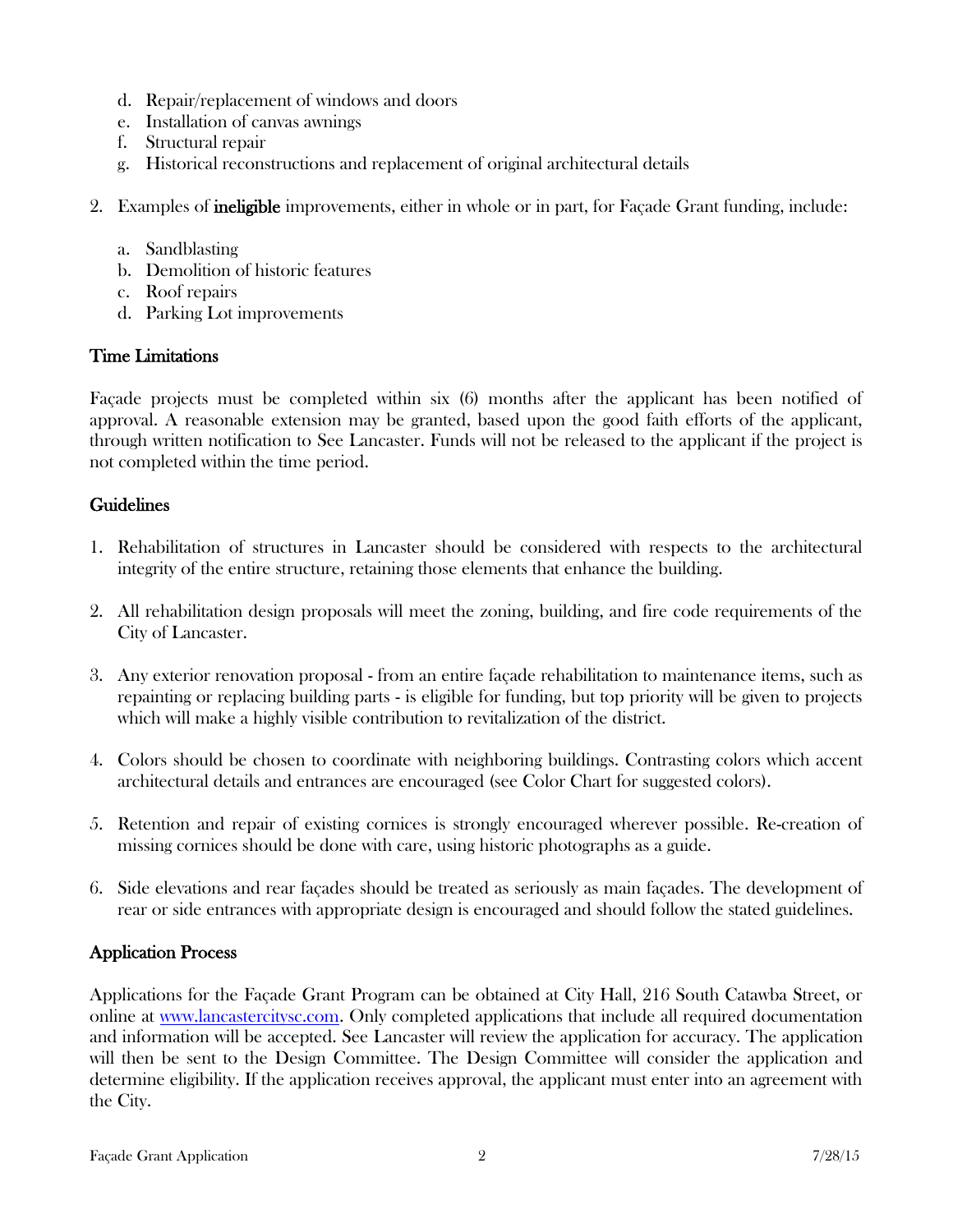- 1. Owner/tenant completes the Application and attaches the following required documentation: At least two 8 X 10 color photographs of existing building façade. Photos, plans, or sketches of proposed improvements. Quotes, fee proposal, and any other back up that supports the proposed budget. Owner's permission, if necessary.
- 2. Owner/tenant submits the Application to the City of Lancaster's See Lancaster Department
- 3. The Design Committee reviews and approves or disapproves the application. The Design Committee reserves the right to deny an application based on their experience and to recommend alternatives in light of the current use of the building. A notification letter is sent to the applicant stating whether the project has been accepted as described in the application, accepted with conditions, or rejected. If the application is rejected, it may be resubmitted with modifications.
- 4. The Façade Grant Agreement must be signed upon approval and prior to beginning work. Parties in the agreement will be the applicant, building owner (if other than applicant), and the Events and Promotions Manager, who is authorized to sign on behalf of the City of Lancaster.
- 5. ANY CHANGES TO THE APPROVED DESIGN MUST BE SUBMITTED TO SEE LANCASTER.
- 6. Upon project completion, copies of all the applicant's dated statements or invoices must be submitted to See Lancaster.
- 7. See Lancaster and/or a qualified representative will inspect the completed work, and a check will be issued for the actual project cost, or up to \$2,000 maximum per side, or \$4,000 maximum per side, if the length of the building exceeds thirty (30) feet, provided the work is in accordance with the Agreement.

#### More Information

If you need more information or have questions about the Façade Grant Program, please contact See Lancaster . . .

- by phone at (803) 283-2489 Ext 7
- by email at [events@lancastercitysc.com](mailto:events@lancastercitysc.com)
- by mail at City of Lancaster, PO Box 1149, Lancaster SC 29721-1149
- or in person at the See Lancaster, 120 W Arch St., Lancaster, SC 29720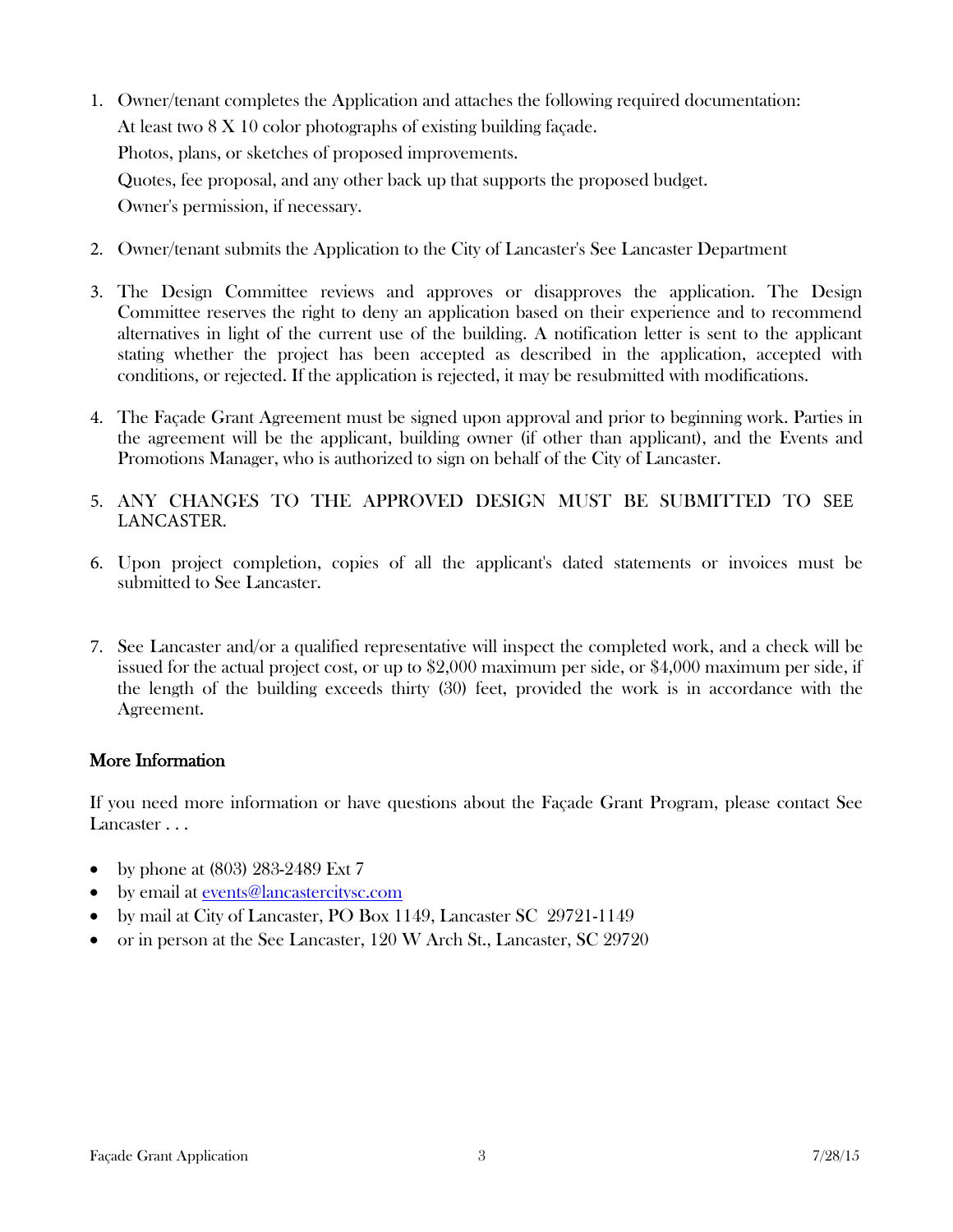## City of Lancaster

# Façade Grant Application

Please fill out this application completely and legibly.

| Property    | <b>Business Name</b>                                                                                  | Telephone    |
|-------------|-------------------------------------------------------------------------------------------------------|--------------|
| Information |                                                                                                       |              |
|             | <b>Physical Address</b>                                                                               | Fax          |
|             |                                                                                                       |              |
|             |                                                                                                       |              |
| Applicant   | <b>Full Name</b>                                                                                      | Telephone    |
| Information |                                                                                                       |              |
|             | $\mathbf{X} \mathbf{f}$ . $\mathbf{Y} \mathbf{f}$ . $\mathbf{Y} \mathbf{f}$ . $\mathbf{Y} \mathbf{f}$ | $\mathbf{L}$ |

| <b>Mailing Address</b> | Fax                   |
|------------------------|-----------------------|
| Email                  | Federal Tax ID Number |

| Owner<br>Information         | <b>Full Name</b>       | Telephone             |
|------------------------------|------------------------|-----------------------|
| (if other than<br>applicant) | <b>Mailing Address</b> | Fax                   |
|                              | Email                  | Federal Tax ID Number |

| Proposed Façade Improvements (please specify) |
|-----------------------------------------------|
|-----------------------------------------------|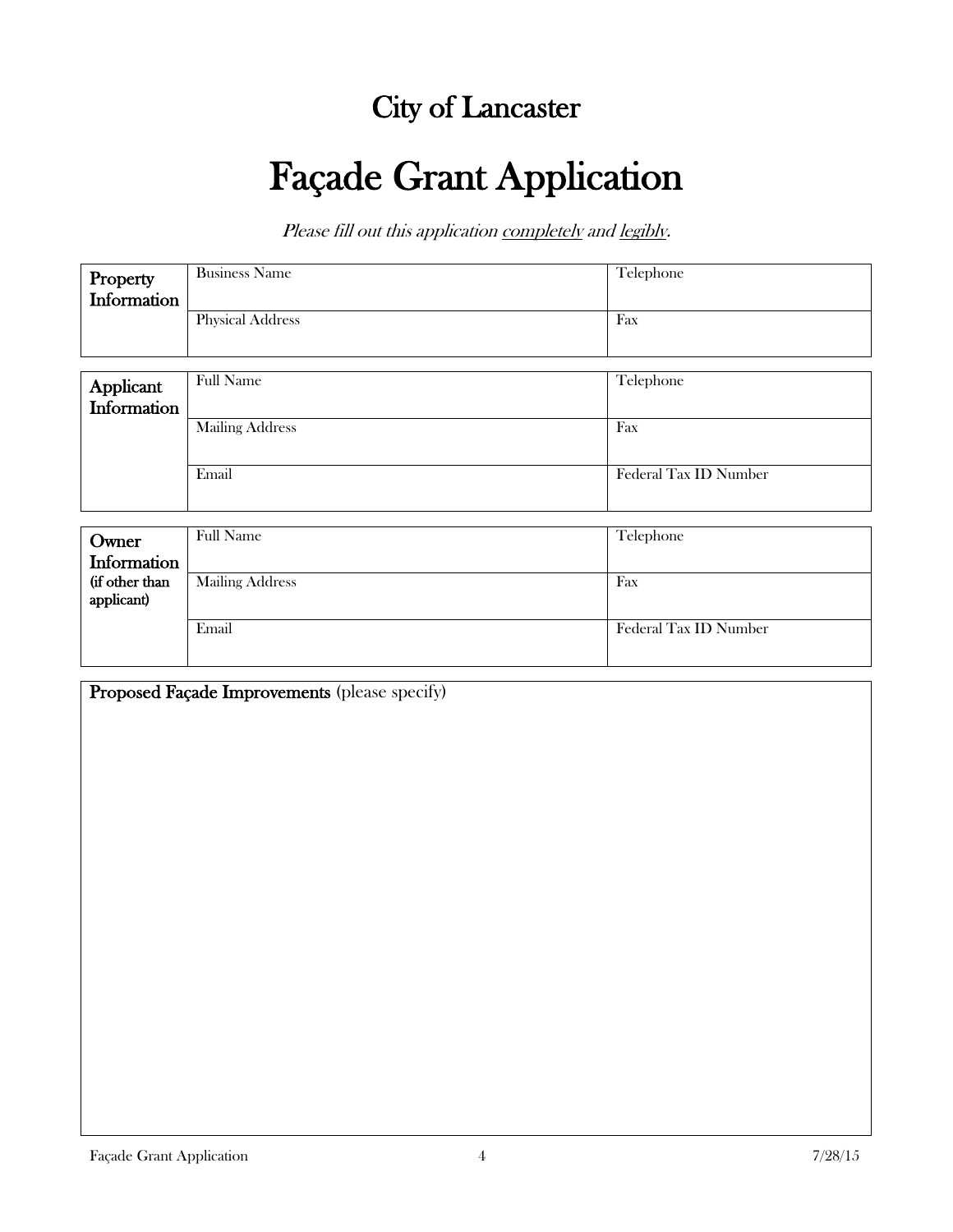Scope of Proposed Project (include a summary of the building's current condition, areas to be improved and how, as well as any proposed materials or colors)

Required Documentation (these items must be submitted with the signed Application)

At least two 8 X 10 color photographs of existing building façade. Photos, plans, or sketches of proposed improvements. Quotes, fee proposal, and any other back up that supports the proposed budget. Owner's permission, if necessary.

I agree to comply with the guidelines and standards of the City of Lancaster Façade Grant Program and I understand that this is a voluntary program, under which the City has the right to approve or deny any project or proposal or portions thereof.

| Applicant Signature:      | Date: |
|---------------------------|-------|
|                           |       |
|                           |       |
| Owner Signature:          | Date: |
| (if other than applicant) |       |

Submit the completed Application, with all required documentation attached ...

- by email to events@lancastercitysc.com
- by mail to See Lancaster, City of Lancaster, PO Box 1149, Lancaster SC 29721-1149
- or in person to the office of See Lancaster, 120 W Arch St., Lancaster, SC 29720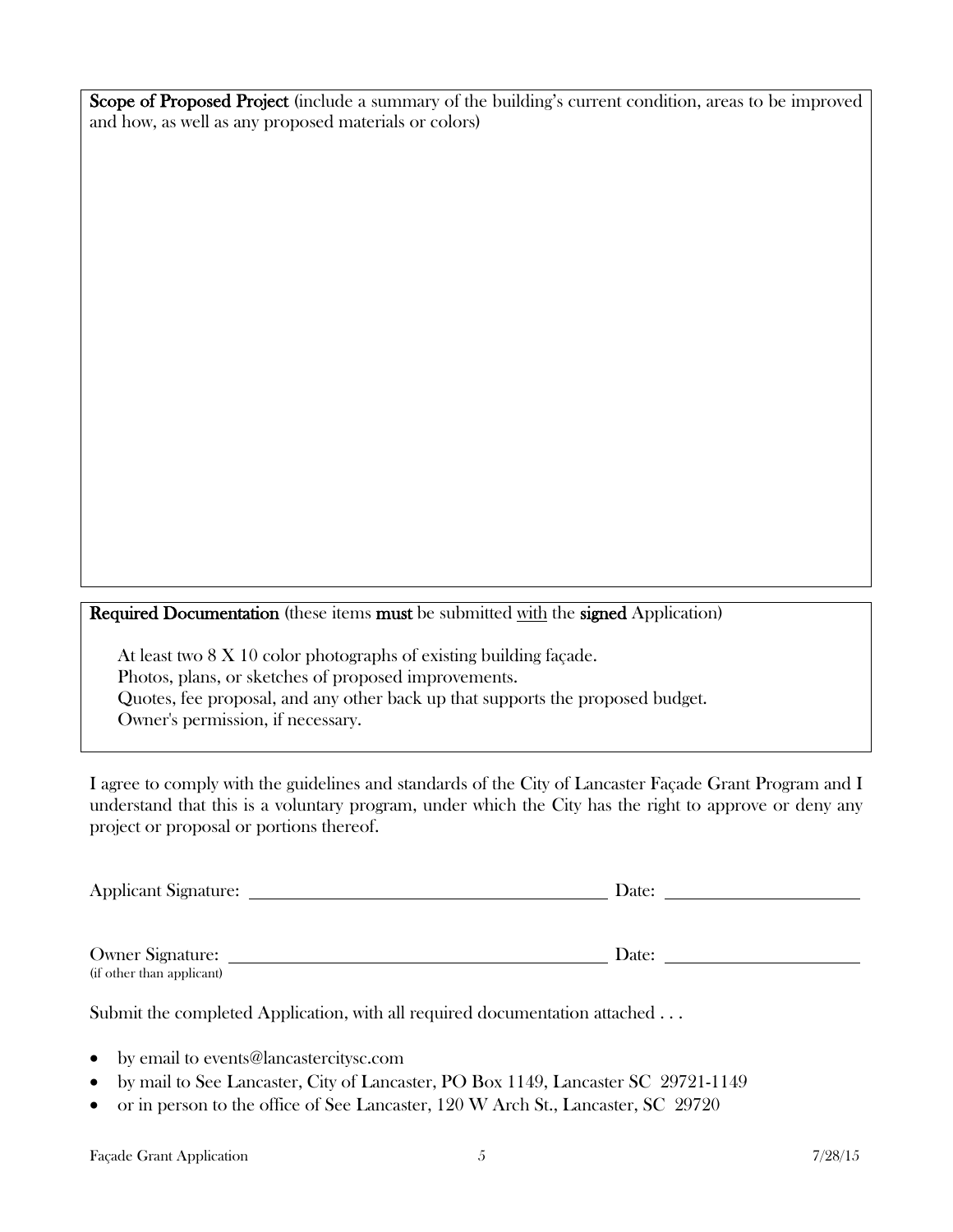## City of Lancaster

## Façade Grant Agreement

THIS AGREEMENT is entered into this \_\_\_\_\_\_\_ day of \_\_\_\_\_\_\_\_\_\_\_\_\_\_, \_\_\_\_\_\_\_, by and

between the CITY OF LANCASTER (City) and \_\_\_\_\_\_\_\_\_\_\_\_\_\_\_\_\_\_\_\_\_\_\_\_\_\_\_\_\_\_\_\_\_\_\_\_\_\_\_\_\_\_\_

(Grantee), whose address is \_\_\_\_\_\_\_\_\_\_\_\_\_\_\_\_\_\_\_\_\_\_\_\_\_\_\_\_\_\_\_\_\_\_\_\_\_\_\_\_\_\_\_\_\_, \_\_\_\_\_\_\_\_\_\_\_\_\_.

WHEREAS the City has approved a façade improvement grant to Grantee subject to the execution of this Agreement, and Grantee desires to accept the grant and to abide by the terms of this Agreement, and

WHEREAS the City has approved a grant in an amount not to exceed Two Thousand and No/100 Dollars (\$2,000.00) per side (limit 2 sides per fiscal year), or Four Thousand and No/100 Dollars (\$4,000), if the length of the building exceeds thirty (30) feet, for façade improvements at \_\_\_\_\_\_\_\_\_\_\_\_\_\_\_\_\_\_\_\_\_\_\_\_\_\_\_\_\_\_, Lancaster, South Carolina,

NOW THEREFORE, the parties agree as follows:

1. Grantee reaffirms that all information provided to the City in its Façade Grant Application is correct and accurate.

2. Grantee has read and agrees to abide by the provisions and requirements of the City of Lancaster Façade Grant Program.

3. All work performed by Grantee will be consistent with the approval by the City. If Grantee desires to make any changes in the project, Grantee will obtain written approval from the City before implementing such changes. Grantee understands that the City is not required to approve any changes.

4. Grantee agrees to complete the improvements within six (6) months from the date of this Agreement and understands that failure to complete the improvements within such period will result in forfeiture of the grant.

5. Grantee understands that the grant will be paid to Grantee only upon completion of the work, submission of all dated statements or invoices to the City, and approval by the City of the completed work.

6. Grantee will notify the City immediately if Grantee's interest in the subject property changes in any way. This Agreement is not assignable by Grantee without prior written approval of the City, which will not be unreasonably withheld.

7. Grantee hereby grants to the City the right to use pictures, renderings, or descriptions of the work for any and all promotional purposes desired by the City.